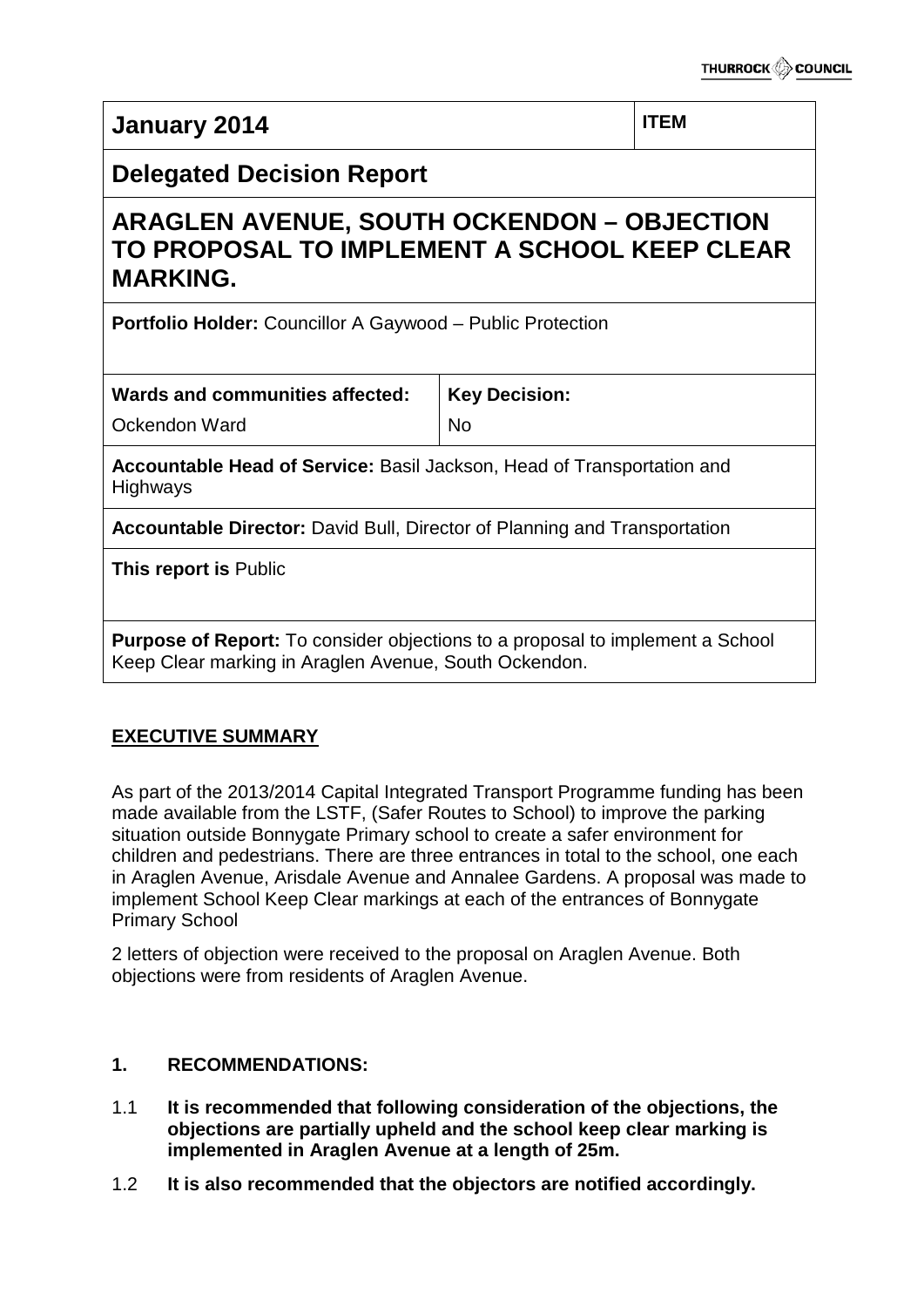#### 1.3 **It is further recommended that the school keep clear markings are implemented on Arisdale Avenue and Annalee Gardens as proposed.**

# **2. INTRODUCTION AND BACKGROUND:**

- 2.1 School keep clear markings were proposed on Araglen Avenue, Arisdale Avenue and Annalee Gardens as part of Safer Routes to School programme.
- 2.2 The statutory consultation for the restrictions was carried out between  $2^{nd}$ August and 23<sup>rd</sup> August 2013. 2 letters of objection were received to the proposal to introduce the school keep clear on Araglen Avenue. Both of the objectors are residents of Araglen Avenue.
- 2.3 The nature of the objections is that the residents feel that they would be adversely affected by the restrictions and that their visitors would not have any space to park which would cause further parking problems.
- 2.4 The length of the School Keep Clear markings proposed was 26m.

# **3. ISSUES AND/OR OPTIONS:**

- 3.1 Araglen Avenue is a residential street. Congestion is occurring during school peak times which needs to be addressed. In accordance with Regulations, the minimum length of a school keep clear marking is 25m. This is the shortest length that is permitted in order for the restriction to be enforceable.
- 3.2 The proposed restriction would be operational Mon-Fri between 8.00am and 5.00pm. This is consistent with all other School Keep Clear markings around the borough.
- 3.3 No objections were received to the school keep clear markings proposed for Arisdale Avenue or Annalee Gardens, therefore it is recommended that these are implemented as proposed.

#### **4. CONSULTATION (including Overview and Scrutiny, if applicable)**

Ward Members were consulted on the content of this report between 21<sup>st</sup> January and 28<sup>th</sup> January 2014. Cllr B Johnson and Cllr L Carr both support the recommendations. No other comments were received during this period.

#### **5. IMPACT ON CORPORATE POLICIES, PRIORITIES, PERFORMANCE AND COMMUNITY IMPACT**

5.1 These actions accord with the Council priorities to create a safer environment.

#### **6. IMPLICATIONS**

6.1 **Financial**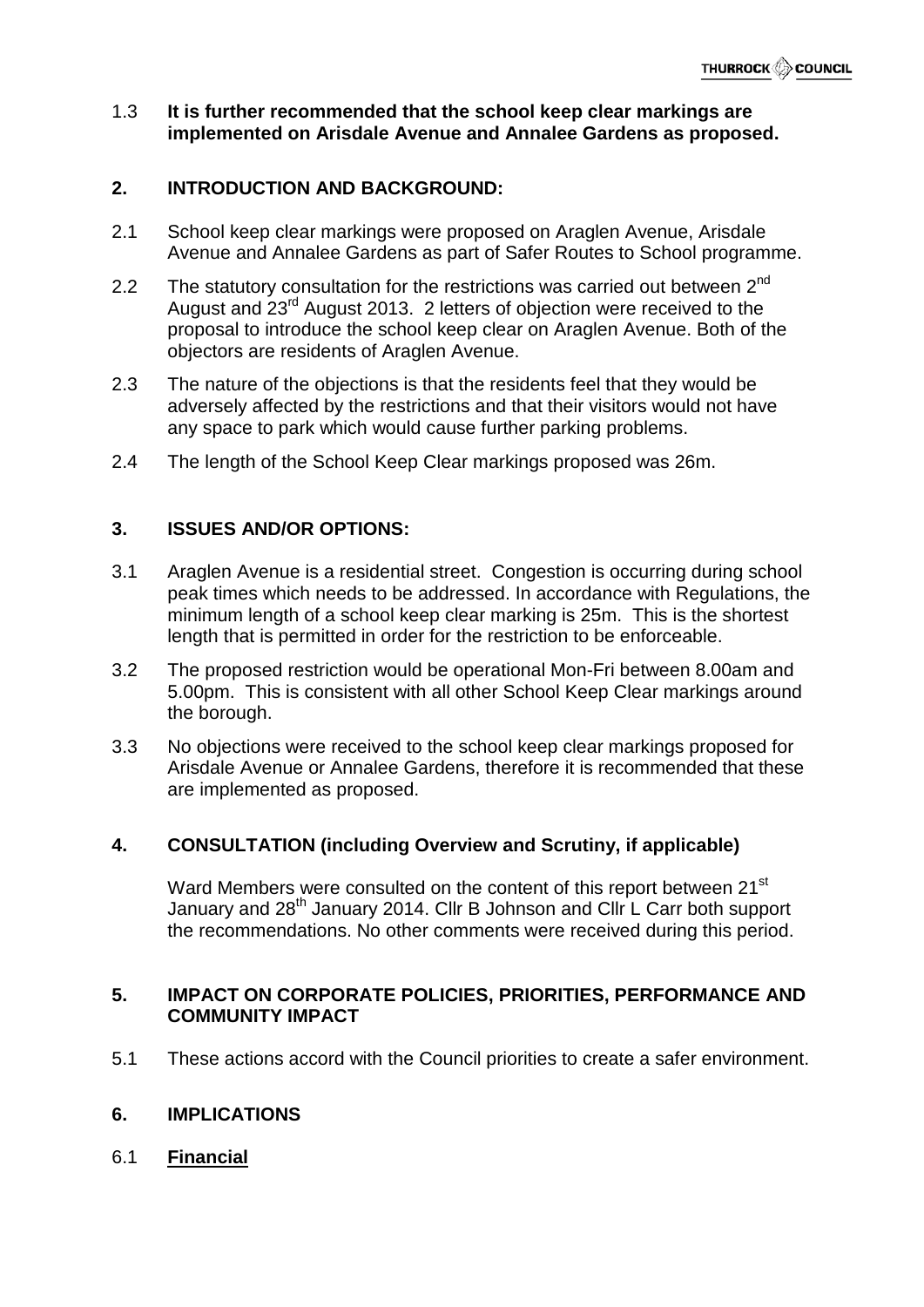Implications verified by: Mark Terry Telephone and email: 01375 652150 mterry@thurrock.gov.uk

Should parking restrictions be implemented as recommended, the cost will be approximately £1000 and would be funded from the LSTF Safer Routes to School code E3001 9881. There is sufficient funding available for these projects.

#### 6.2 **Legal**

Implications verified by: Mike Kelly Telephone and email: Ext 2822 Mkelly@thurrock.gov.uk

At a general level, it is important to ensure that delegated decisions are taken by the appropriate officer, and that the origin of the delegation can be readily identified in case of future challenge.

In this instance, should parking restrictions be carried forward to implementation, they would be subject to the making of a Traffic Regulation Order (TRO). Under the provision of the Road Traffic Regulation Act 1984, local authorities can implement TROs, designed to regulate, restrict or prohibit the use of a road or any part of the width of a road by vehicular traffic or pedestrians. A TRO may take effect at all times or during specified periods, and certain classes of traffic may be exempted from a TRO.

Permanent TROs are subject to the Local Authorities Traffic Orders (Procedure) (England and Wales) Regulations 1996, which impose various legal requirements prior to the making of an order. These requirements include publishing a notice of the proposals in a local newspaper and allowing potential objectors 21 days to make representations. The publicity was undertaken in August 2013 and representations were received. It is incumbent on the Council to take account of any representations made as a consequence of such an advertisement. This has been done and is referred to in paragraph 7.1 of this report.

Should the recommendations made in this report be upheld, there will be no legal implications to consider.

#### 6.3 **Diversity and Equality**

Implications verified by: Samson DeAlyn Telephone and email: 01375652472 [Sdealyn@thurrock.gov.uk](mailto:Sdealyn@thurrock.gov.uk)

There are no diversity and equality implications noted in this report.

# 6.4 **Other implications (where significant) – i.e. Section 17, Risk Assessment, Health Impact Assessment, Sustainability, IT, Environmental**